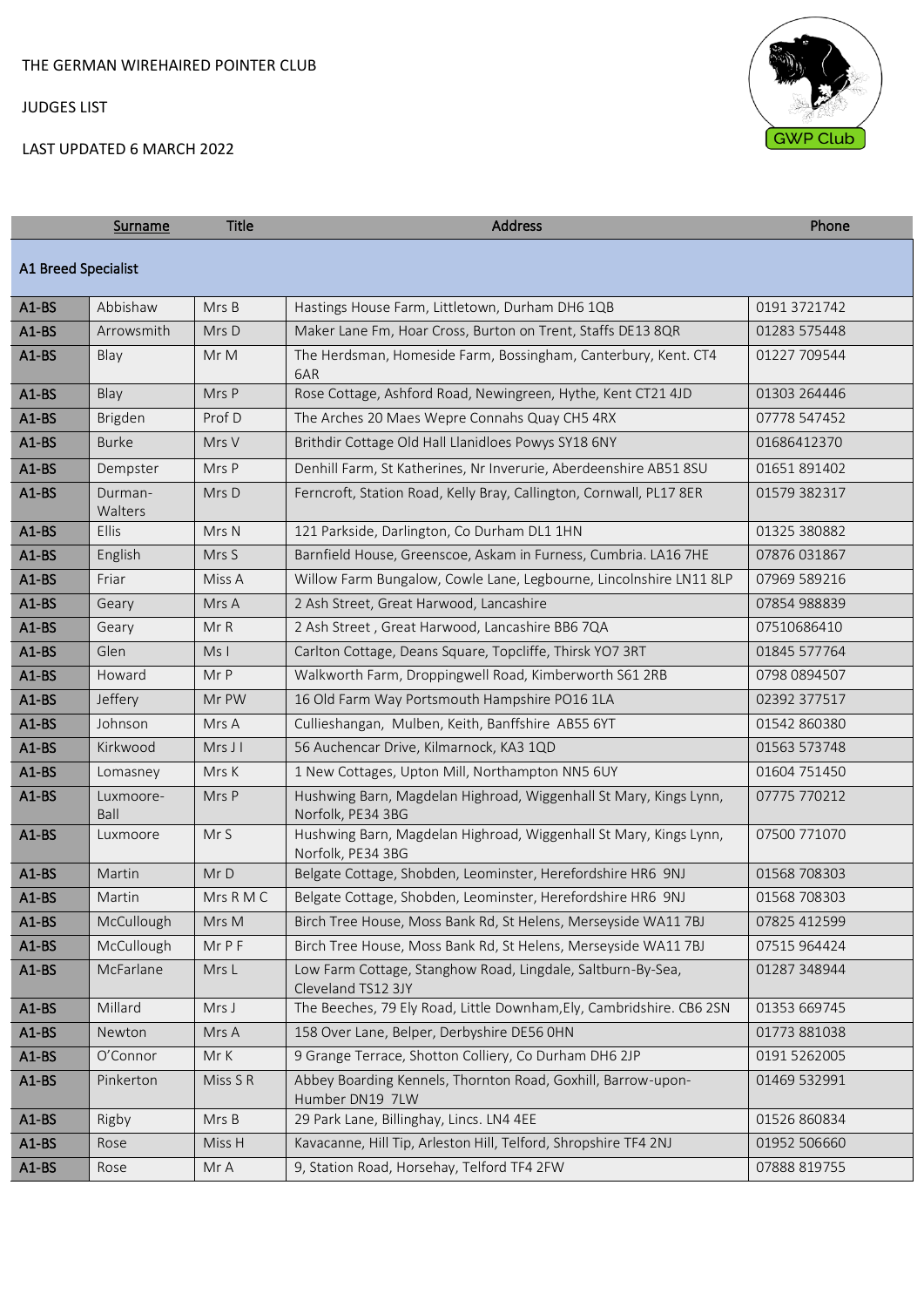

# LAST UPDATED 6 MARCH 2022

| $A1-BS$ | Sharp    | Mrs C  | 9 Lower Croft, Swanley, Kent BR8 8BA                             | 01322 667733  |
|---------|----------|--------|------------------------------------------------------------------|---------------|
| $A1-BS$ | Stamp    | Miss B | 396 Princess Drive, Liverpool L14 8XQ                            | 0151 2835041  |
| $A1-BS$ | Taylor   | MrAJW  | Maursett, 4 Dalton Gates, North Cowton, Northallerton, North     | 01325 378857  |
|         |          |        | Yorkshire DL7 0JS                                                |               |
| $A1-BS$ | Taylor   | Mrs M  | 4 Dalton Gates, North Cowton, Northallerton, North Yorks DL7 0JS | 01325 378857  |
| $A1-BS$ | Thompson | MrsR   | 105 Highfeld Street, Coalville, Leics, LE67 3BR                  | 01530 812293  |
| $A1-BS$ | White    | Mrs M  | 299/6 MOO7, Pranburi Green Mountain View, Nong Tar Taem,         | 0131 208 2802 |
|         |          |        | Pranburi, Prachuapkhirikhan 77120                                |               |

#### A1 Non Breed Specialist

| A1-NBS | Armstrong     | MrM    | Bram Dene, Cargo Beck, Carlisle, Cumbria CA6 4BB                                   | 01228 674318  |
|--------|---------------|--------|------------------------------------------------------------------------------------|---------------|
| A1-NBS | Atkinson      | Mr C   | 5 Bristol Avenue, Rossall, Fleetwood FY7 8JQ                                       | 01253 870899  |
| A1-NBS | Bexon         | Mr C   | 59 Derby Road, Kirkby in Ashfield, Nottinghamshire NG17 9DH                        | 01623 722037  |
| A1-NBS | Butler-Holley | Mrs P  | 13 Redhope Crest, Redbrook, Barnsley S75 1JE                                       | 01226 282097  |
| A1-NBS | Byrne         | Ms J   | 4 East View, Off Oak Street, Shawforth, Rochdale, Lancs OL12 8NT                   | 01706 853246  |
| A1-NBS | Coode         | Mrs C  | Warringah's Valley View, Fownhope, Herefordshire HR1 4PU                           | 01989 740296  |
| A1-NBS | Eyeington     | Mrs J  | Meadowdale, Pudding Lane, Birch, Colchester, Essex CO2 ONE                         | 01206 330495  |
| A1-NBS | Foss          | Mrs V  | 38 Patch Lane, Bramhall, Cheshire SK7 1HX                                          | 0161 4400014  |
| A1-NBS | Gates         | Mrs E  | 19 Ings Way, Ingbirchworth, Penistone, Sheffield, South Yorkshire                  | 01226 766866  |
| A1-NBS | Graham        | Mr T   | 5 Alexander Place, Askam in Furness, Cumbria. LA16 7BT                             | 01229 464203  |
| A1-NBS | Grant         | Mrs V  | 85 Ryecroft Drive, Withernsea, East Yorks HU19 2LU                                 | 01964 614140  |
| A1-NBS | Grewcock      | MrKJ   | 1 Lovelace Crescent, Elmesthorpe, Leicester LE9 7SL                                | 01455 291620  |
| A1-NBS | Grime         | Miss P | Coppice Cottage, Tockholes Road, Darwen, Lancs BB3 OLP                             | 01254 264384  |
| A1-NBS | Groom         | Mr K   | 37 Bridge Street, Coseley, West Midlands WV14 8HU                                  | 0121 557 9216 |
| A1-NBS | Haran         | Mr G   | 2 Auchengree, Glengarnock, Ayrshire KA14 3BU                                       | 01505 865539  |
| A1-NBS | Hargreaves    | Mr G   | Oakfield, Land Lane, Longton, Preston, Lancs PR4 4SH                               | 01772 616046  |
| A1-NBS | Harris        | Mrs S  | Smithy Cottage, 484 Knutsford Road, Warrington, Cheshire W A4 1DX                  | 01925 653039  |
| A1-NBS | Hollings      | Mrs P  | Carlton Hall Farm, Carlton Lane, East Carlton, Yeadon, Leeds, W Yorks,<br>LS19 7BG | 01132 505133  |
| A1-NBS | Horswell      | Mr J   | 25 Whatton Road, Kegworth, Derbys DE74 2EZ                                         | 01509 674059  |
| A1-NBS | Howes         | MrM    | Mandarin, Henley Road, Nuneham Courtney, Oxon OX44 9PR                             | 01865 343435  |
| A1 NBS | iverson       | Mr P   | Mylskerudveien 22 1160 Oslo 11                                                     | 0047 22280284 |
| A1-NBS | James         | Dr R   | Holmeswood, Main St, Old Weston, Huntingdon, Cambridgehire, PE28<br>5LL            | 01832 293422  |
| A1-NBS | Kane          | Mr F   | 71 Coast Road, Redcar, Cleveland, TS10 3RD                                         | 01642 485895  |
| A1-NBS | Mann          | MrJR   | Valger, High Goosepool Farm, Middleton St George, Darlington, Co<br>Durham DL2 1TQ | 01325 333948  |
| A1-NBS | Mann          | Mrs V  | Valger, High Goosepool Farm, Middleton St George, Darlington, Co<br>Durham DL2 1TQ | 01325 333948  |
| A1-NBS | Marshall      | Mrs S  | 50 Sun Way, Southowran, Halifax, Yorkshire HX3 OPF                                 | 01422 367399  |
| A1-NBS | McAngus       | Mrs M  | Greyfurs, Redford Carmyllie, Arbroath, Angus DD11 2QZ                              | 01241 860254  |
| A1-NBS | McKay         | Mr C   | Woodglade, 9 Ebbisham Road, Epsom, Surrey KT18 7NP                                 | 01372 810936  |
| A1-NBS | McMaster      | MrR    | 10 Wentworth Drive Mount Oswald Durham Tyne and WearDH1 3FD                        | 07711845687   |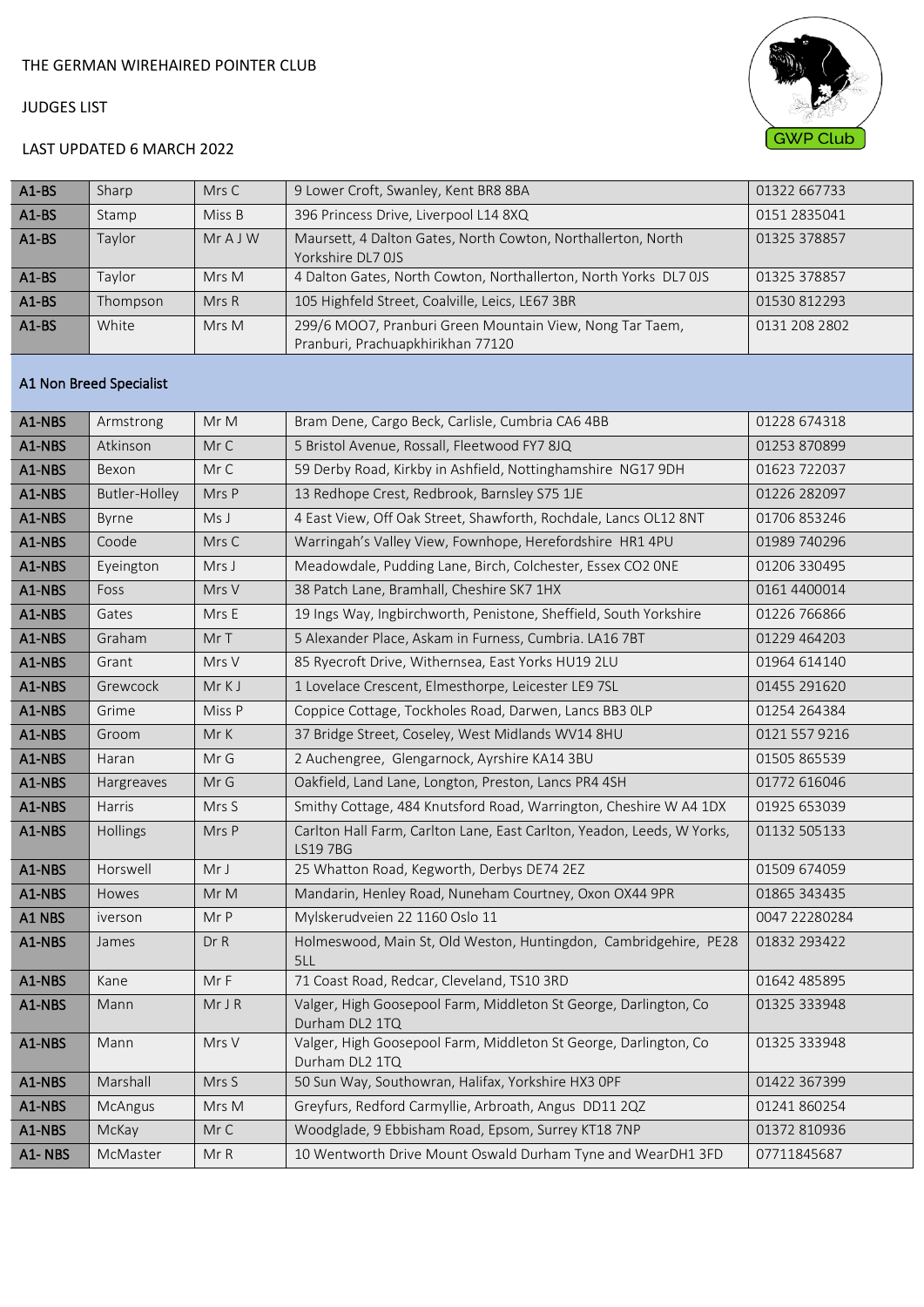

# LAST UPDATED 6 MARCH 2022

| A1-NBS                | Miller                     | Mrs J        | Peach Tree Cottage, Watling Street, Wibtoft, Lutterworth,<br>Leicestershire LE17 5BE | 01455 220 330  |  |
|-----------------------|----------------------------|--------------|--------------------------------------------------------------------------------------|----------------|--|
| A1-NBS                | Moores                     | Mrs K        | 'Cheslyn', Stanford Road, Swi nford, Lutterworth, Leics LE17 6BJ                     | 01788 860590   |  |
| A1-NBS                | Morris                     | Mr R J       | Old Pontymister Farm, Risca, Newport NP11 6EL                                        | 01633 612326   |  |
| A1-NBS                | Moss                       | Mrs A        | Plantation Cottage, Ringtail Road, Burscough, Lancs L40 8JY                          | 01704 894973   |  |
| A1-NBS                | Oliveira                   | MrR          | R S Marcal No23-3 1200-419 Lisboa Portugal                                           | 00351964036670 |  |
| A1-NBS                | Orzel                      | Mrs E A      | Pickerton Farmhouse, Guthrie, By Forfar, Angus DD8 2TZ                               | 01307 830378   |  |
| A1-NBS                | Parkinson                  | Mrs H        | The Old Vicarage, Churchtown, Garstang, Lancs PR3 OHZ                                | 01995 23228    |  |
| A1-NBS                | Pearson                    | MrT          | 16 Front Street, Rookhope in Weardale, Bishop Auckland, Co Durham                    | 01388 517797   |  |
| A1-NBS                | Rainey                     | Mr T         | 15 Cranfield Road, Randalstown, Co Antrim BT41 3ND                                   | 028 94479770   |  |
| A1-NBS                | Shields                    | Mr D         | Carlton Cottage, Deans Square, Topcliffe, Thirsk, North Yorks YO7 3RT                | 01845 577764   |  |
| A1-NBS                | Simpson                    | Mrs G        | Lythe House Farm, Stape, Pickering, North Yorks YO18 8HP                             | 01751 417035   |  |
| A1-NBS                | Smillie-Gray               | Miss D       | 2 Stoneyard Cottages, Coddington, Nr Ledbury, Hereford HR8 1JR                       | 01531 640102   |  |
| A1-NBS                | Thirlwell                  | Mr J         | Whickham Hill South, Whickham Highway, Gateshead, Tyne and Wear                      | 0191 4887168   |  |
| A1-NBS                | Thorn-<br>Andrews          | Mrs Z        | Drakesleat, Bestmans Lane, Kempsey, Worcester W R5 3PZ                               | 01905 820720   |  |
| A1-NBS                | Townsend                   | Mrs L        | Ashton House, 34 Sidney Road, Ashlawn, Rugby, Warwickshire CV22<br>5LP               | 01788 569548   |  |
| A1-NBS                | Trow                       | Mrs L        | 13 Melton High Street, West Melton, Nr Rotherham S63 6DF                             | 01709 874683   |  |
| A1-NBS                | Waddell                    | Ms M         | 2 Auchengree, Glengarnock, Ayrshire KA14 3BU                                         | 01505 685539   |  |
| A1-NBS                | Ward                       | Mrs J        | Prospect Cottage, 98a Bank Street, Morley, Leeds LS27 9HY                            | 0113 252 6560  |  |
| A1-NBS                | Webster                    | MrE          | Smailholm Croft Smailholm, Kelso, Roxburghshire TD5 7PT                              | 01573 460363   |  |
| A1-NBS                | Whyte                      | Mr F         | 8 Hollinlea, Carlisle Road, Annan, Dumfries DG12 6QU                                 | 01461 800372   |  |
| A1 NBS                | <b>Wilks</b>               | MrL          | The Old Police House Hopcrofts Holt Steeple Aston Bicester OX25 5QQ                  | 01869 340044   |  |
| A1-NBS                | Williams                   | Mrs P        | Bourne House, Bond End Holdings, Yoxall, Burton on Trent, Staffs DE13<br>8NJ         | 01543 473220   |  |
|                       | <b>A2 Breed Specialist</b> |              |                                                                                      |                |  |
| $\Lambda$ $\Omega$ DC | C                          | $N_A \cap D$ | "Buyer" Cromer Boad, Booston Bogis, Norfolk NB27 ONC                                 | 0125001116     |  |

| Tolladav<br>$A2-BS$<br>  94 Willow Lane, Fryston Lane, Ferrybridge, Knottingley, WF11 8AJ<br>01977604205<br>Mrs S |  |
|-------------------------------------------------------------------------------------------------------------------|--|

### A3 Grandfathering

| $A3-GF$ | <b>Billows</b> | Mrs Y | Pine Crest, Chester Road, Oakmere, Cheshire CW8 2HB          | 07989 343570 |
|---------|----------------|-------|--------------------------------------------------------------|--------------|
| $A3-GF$ | <b>Bell</b>    | MrDJ  | Heathfield, Pound Green, Button Oak, Bewdley, Worcs DY12 3LL | 01299 403804 |
| $A3-GF$ | Mosedale       | MrR   | 3 Wildgoose Close, Ibstock, Leicestershire LE67 6PE          | 07717 763044 |
| $A3-GF$ | Spencer        | MsN   | Wood View, 9 Bransfield Close, Wigan, Lancashire, WN3 5WW    | 01942 497463 |
| $A3-GF$ | Smith          | MrsB  | Wick Wood Lodge, Newington, Folkestone. CT18 8AZ             | 01303 275364 |

### A3 Breed Specialist

| $A3-BS$ | Clayforth | Mrs L   | 47 Fourth Avenue, John O'Gaunts, Rothwell, Leeds LS26 9JJ | 0113 288 0082 |
|---------|-----------|---------|-----------------------------------------------------------|---------------|
| $A3-BS$ | Gettings  | Mrs M   | Beechlawn House, Cleghill, Longford, Rep of Ireland       |               |
| $A3-BS$ | Hardie    | $Mrs$ D | 101 Prestwick Road, Ayr, Scotland KA8 8LJ                 | 01292 283738  |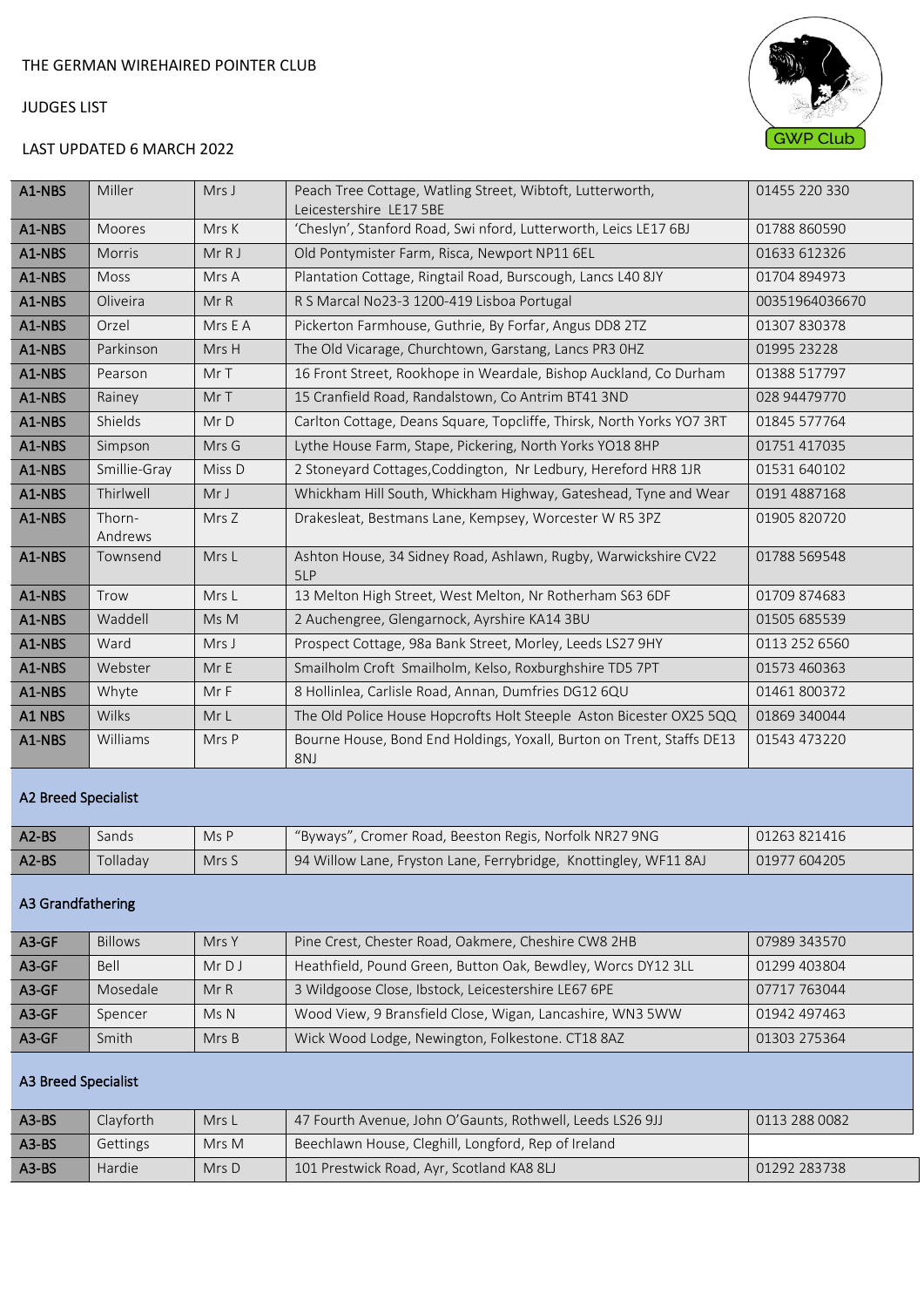

# LAST UPDATED 6 MARCH 2022

| $A3-BS$ | Kirkwood       | $Mrs$ J I | 56 Auchencar Drive, Kilmarnock, KA3 1QD                    | 01563 573748 |
|---------|----------------|-----------|------------------------------------------------------------|--------------|
| $A3-BS$ | <b>Nuttall</b> | Miss M B  | Barkwood 18 Pleasant Street, Heywood, Lancs OL10 4AJ       | 01706 364753 |
| $A3-BS$ | Turnbull       | Miss A    | Elagram House, 7 Hollinwood, Whixhall, Shropshire SY13 2NW | 01948 880856 |
| $A3-BS$ | Turnbull       | MrsE      | Elagram House, 7 Hollinwood, Whixhall, Shropshire SY13 2NW | 01948 880856 |

#### A3 Non Breed Specialist

| Boswell         | MrM   | Shardlow Boarding Kennels, 136 London Road, Shardlow, Derbyshire<br><b>DE72 2GP</b> | 01332 792328  |
|-----------------|-------|-------------------------------------------------------------------------------------|---------------|
| <b>Hollings</b> | MrS   | Carlton Hall Farm, Carlton Lane, East Carlton, Yeadon, Leeds, W Yorks,<br>LS19 7BG  | 01132 505133  |
| Hughes          | Mrs E | Hill House, Wotton Road, Iron Acton, Bristol, BS37 9XA                              | 01454 228439  |
| Johnson         | MsB   | 3 Flint Cottages, Herringswell Road, Kentford, Newmarket, Suffolk CB8<br>7QS        | 01638 750614  |
| Mather          | MrT   | 70 Higher Road, Liverpool L26 1TD                                                   | 0151 486 3570 |
| McMaster        | MrR   | Wearvale, 21 Southside Gardens, South Hylton, Sunderland. SR4 ONP                   | 07711845687   |
| Robertson       | MrG   | Avalon Kennels and Cattery, Icknield Way, Nr Wallingford, Oxon OX10<br>6PP          | 01491 836103  |
| Sargent         | Ms M  | 287 Leicester Road, Markfield, Leicester LE67 9RH                                   | 01530 249904  |
| Smith           | MrDJ  | 3 Rydon Street, London N1 7AL                                                       | 07771802045   |
| Smith           | Mrs P | 46 Tennyson Avenue, Dukinfield, Cheshire SK16 5DP                                   | 07738225940   |
| Twyman          | MrR   | Pickledon Lodge, Wootton Lane, Wootton, Canterbury, Kent CT4 6RU                    | 07712 568124  |
|                 |       |                                                                                     |               |

### B Breed Specialist

| <b>B-BS</b> | Kirkwood-<br>Emery | $Mrs$ D | 34 Auchencar Drive, Kilmarnock, Ayrshire KA3 1PX            | 01563 524606 |
|-------------|--------------------|---------|-------------------------------------------------------------|--------------|
| B-BS        | Winstanley         | Miss K  | 64 Windermere Ave, Moss Bank, St Helens Merseyside WA11 7AG | 01744 451806 |

### B Non Breed Specialist

| <b>B-NBS</b> | Alcorn            | MrD    | Annavale, Biggar, South Lanarkshire. ML12 6LX                   | 07719 407621 |
|--------------|-------------------|--------|-----------------------------------------------------------------|--------------|
| <b>B-NBS</b> | <b>Biggs</b>      | MrI    | 111 Ormskirk Road, Upholland, Lancashire. WN8 0AL               | 01695 623539 |
| <b>B-NBS</b> | <b>Hargreaves</b> | MrR    | Oakfield, Land Lane, Longton, Preston, Lancs PR4 4SH            | 01772 616046 |
| <b>B-NBS</b> | Hill              | MrC    | 12 Shire Grove Peterborough Cambridgeshire PE1 5LN              | 01733 349758 |
| <b>B-NBS</b> | Whiting           | Miss S | 494 Cromford Road, Woodlinkton, Notts, NG16 4HE                 | 01773 716011 |
| <b>B-NBS</b> | Wildman           | MrM    | 13 Gowy Court, Riveacre Road, Ellesmere Port, Cheshire CH66 1RG | 07793 755905 |
| <b>B-NBS</b> | Woodward          | Mr C   | Woodlands, Furlong Road, Bolton on Dearne, Rotherham. S63 8HU   | 01709 896663 |

#### C Breed Specialist

| C-BS   | Clayforth | MrS       | 47 Fourth Avenue, John O'Gaunts, Rothwell, Leeds LS26 9JJ  | 0113 288 0082 |
|--------|-----------|-----------|------------------------------------------------------------|---------------|
| C-BS   | Cook      | Mrs A     | Lion Cottage Parkwall Road Ince Blundell Liverpool L29 5XA | 0151 931 1290 |
| $C-BS$ | Dunsden   | Mrs S     | 177 Desmesne Drive, Stalybridge, Cheshire SK15 2QG         | 0161 304 0659 |
| $C-BS$ | Kirkwood  | MrG       | 56 Auchencar Drive, Kilmarnock, Ayrshire KA3 1QD           | 01563 573748  |
| $C-BS$ | Lovatt    | Mrs $D$ A | 6 Pasture View Weaverthope Malron North Yorkshire YO17 8EQ | 0754 0754877  |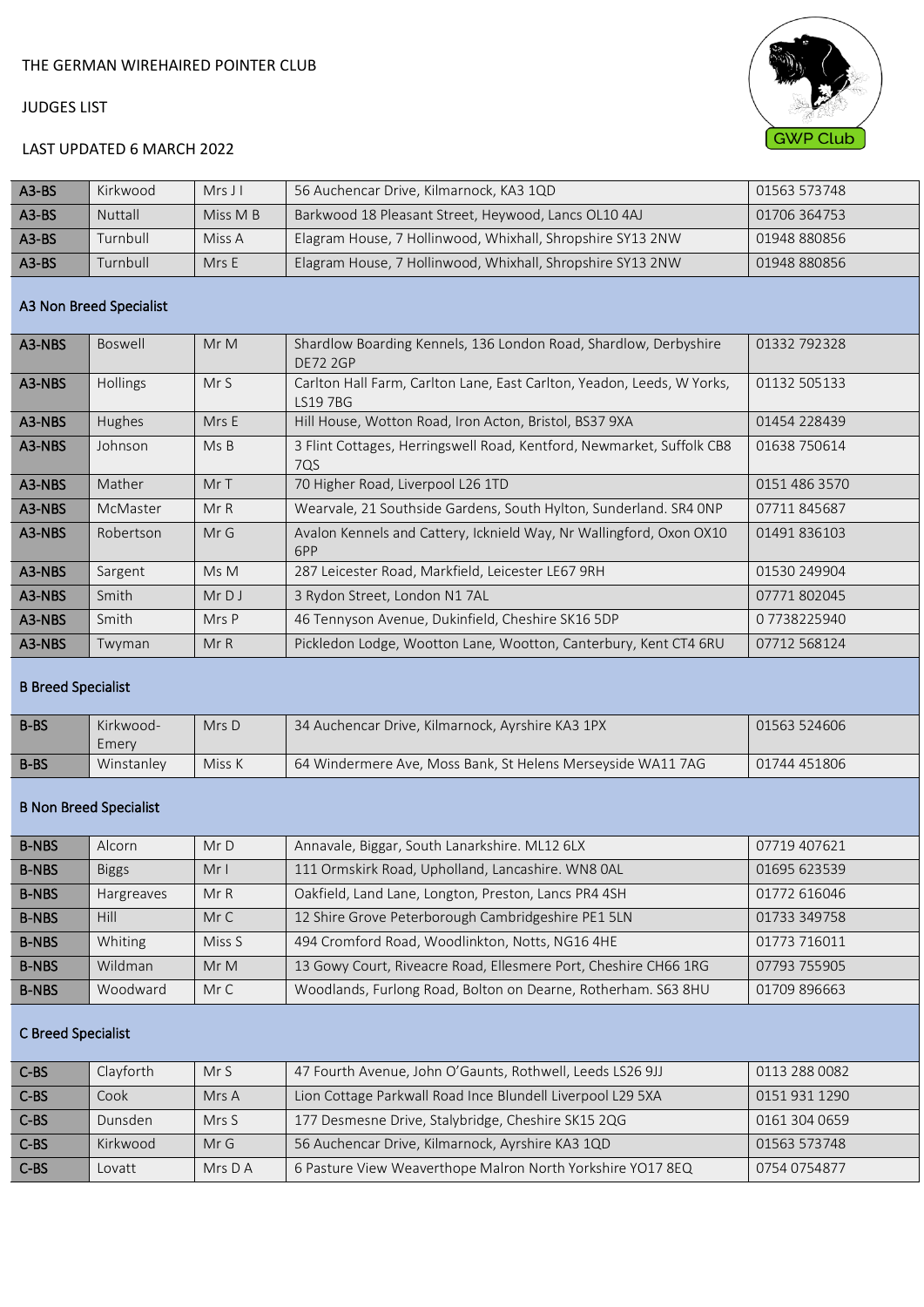

# LAST UPDATED 6 MARCH 2022

| C-BS                   | Martin           | Miss R            | Belgate Cottage, Shobden, Leominster, Herefordshire HR6 9NJ                        | 01568 708303 |  |  |  |
|------------------------|------------------|-------------------|------------------------------------------------------------------------------------|--------------|--|--|--|
| C-BS                   | Moore            | Mrs T             | 71 West Bank Road, Allestree, Derby DE22 2EY                                       | 07815 298247 |  |  |  |
| $C-BS$                 | Russell          | Miss U            | Walkworth Farm, Droppingwell Road, Kimberworth S61 2RB                             | 0798 3170102 |  |  |  |
| C Non Breed Specialist |                  |                   |                                                                                    |              |  |  |  |
| C-NBS                  | Allerton         | Mrs S             | 28 Coronation Avenue, Rothwell, Kettering, Northants NN14 6DG                      | 0796 8018551 |  |  |  |
| <b>C-NBS</b>           | Aston            | Mrs S             | Birch Pet Hotel, 500 Langley Lane, Birch, Heywood, Lancashire OL10 2<br>QJ         | 07818452585  |  |  |  |
| C-NBS                  | Ball             | Mr T              | 3 Post Office Lane, Witherley, Nr Atherstone, Warwickshire CV9 3LW                 | 01827 712048 |  |  |  |
| C-NBS                  | Best             | Mrs J             | 640 Huddersfield Road, Wyke, Bradford BD12 8JR                                     | 01274 601312 |  |  |  |
| C-NBS                  | Bingham          | Maj K             | 17 Morgans Road, Calne, Wilts SN11 OHF                                             | 07714 487471 |  |  |  |
| C-NBS                  | Birkenshaw       | Miss G            | East Honiton, Honiton Road, South Molton, North Devon EX36 4JA                     | 01769 579347 |  |  |  |
| C-NBS                  | <b>Boyles</b>    | Mrs T             | Riverside Cottage, Cladich by Dalmally, Argyllshire PA33 1BQ                       | 07821674619  |  |  |  |
| C-NBS                  | <b>Burns</b>     | Mrs A             | Pot House Cottage, Pot House Lane, Wardle, Rochdale OL12 9AP                       | 01706 715287 |  |  |  |
| C-NBS                  | Carter           | MrB               | Gables End, 1 Burman Mews, Lynn Road, East Winch, King's Lynn,<br>Norfolk PE32 1JZ | 01553 849951 |  |  |  |
| C-NBS                  | Challands        | Miss L            | 494 Cromford Road, Woodlinkton, Notts NG16 4HE                                     | 07527 857497 |  |  |  |
| C-NBS                  | Coe              | Mrs N             | 2 Beagle Drive, Ford, Arundel, West Sussex BN8 8ONG                                | 01903 726307 |  |  |  |
| C-NBS                  | Cooper           | Mrs L             | 41 Hawkmoth Close, Walton Cardiff, Tewkesbury, Gloucestershire<br>GL20 7SG         | 01684 303272 |  |  |  |
| C-NBS                  | Cox              | Mr L              | Kaston Kennels, Vole Road, Mark, Highbridge, Somerset TA9 4PE                      | 01278 760210 |  |  |  |
| C-NBS                  | Evans            | Ms H              | River Cottage, Dernford Stapleford, Cambridge CB22 5DY                             | 01223 845255 |  |  |  |
| C-NBS                  | Fry              | Ms C              | 8 Old Orchards, Chard, Somerset TA20 1NA                                           | 07831 257969 |  |  |  |
| C-NBS                  | Gill Davis       | Mrs J             | Rosecourt, Brook House, Edvin Loach, Bromyard, Herefordshire HR7<br>4PW            | 01885 482404 |  |  |  |
| C-NBS                  | Gowland          | Mrs P             | 19 Calico Drive, Stockport, Cheshire SK6 7GS                                       | 07970 860622 |  |  |  |
| C-NBS                  | Griffin-Woods    | Ms C              | 3 Copse Close, Immingham, NE Lincolnshire DN40 2JD                                 | 01469 576882 |  |  |  |
| C-NBS                  | Hall             | Ms D              | Ghilgrange, Keepers Cottage, Kegworth Lane, Long Whatton, Leics LE12<br>5BB        | 01509 672820 |  |  |  |
| C-NBS                  | Hamlin           | Miss <sub>N</sub> | 81 Creeton Road, Little Bytham, Grantham, Lincs. NG33 4PX                          | 0797 0613570 |  |  |  |
| C-NBS                  | Holman           | Mrs D             | 191 Wood Lane, Heskin, Lancs PR7 5NS                                               | 01257 453111 |  |  |  |
| C-NBS                  | Humphrey         | Mrs P             | 2 Bryn Avenue, Kinmel Bay LL18 5EL                                                 | 01745 339037 |  |  |  |
| C-NBS                  | Hutchison        | MrD               | 116 Shepherds Lane, Dartford, Kent DA1 2NN                                         | 01322 408359 |  |  |  |
| C-NBS                  | Hutchison        | Mrs B             | 116 Shepherds Lane, Dartford, Kent DA1 2NN                                         | 01322 408359 |  |  |  |
| C-NBS                  | Jones            | Mr I              | 14 Granston Court, Connahs Quay, Deeside CH5 4GR                                   | 01244 556915 |  |  |  |
| C-NBS                  | Male             | Mrs H             | 17 Griffiths Avenue, North Lancing, West Sussex BN15 OHW                           | 01903 767582 |  |  |  |
| C-NBS                  | McDonald         | Mr R              | 23 Wilbur Hills Road, Letchworth, Herts, SG6 4JU                                   | 01462 672696 |  |  |  |
| C-NBS                  | Millward         | Mr J              | 3 Latchford Close, Redditch, Worcs. B98 9NQ                                        | 01527 61377  |  |  |  |
| C-NBS                  | Moore            | Miss C            | The Lodge, The Nant, Plymog Lane, Llanferres, Mold CH7 5SS                         | 01352 810490 |  |  |  |
| C-NBS                  | Morris           | Mrs J             | Black Beech, Goytre, Nr Pontypool, Monmouthshire NP14 0AA                          | 01873 880271 |  |  |  |
| C-NBS                  | Newman-<br>Jones | Mrs K             | Beckthorns, St Johns in the Vale, Keswick, Cumbria CA12 4TS                        | 01768 779394 |  |  |  |
| C-NBS                  | Newton           | Mr J              | FieldHouse Farm Brigg Road Scotter Lincs DN21 3HU                                  |              |  |  |  |
| C-NBS                  | Orzel            | Mr W J            | Pickerton Farmhouse, Guthrie, By Forfar, Angus DD8 2TZ                             | 01307 830378 |  |  |  |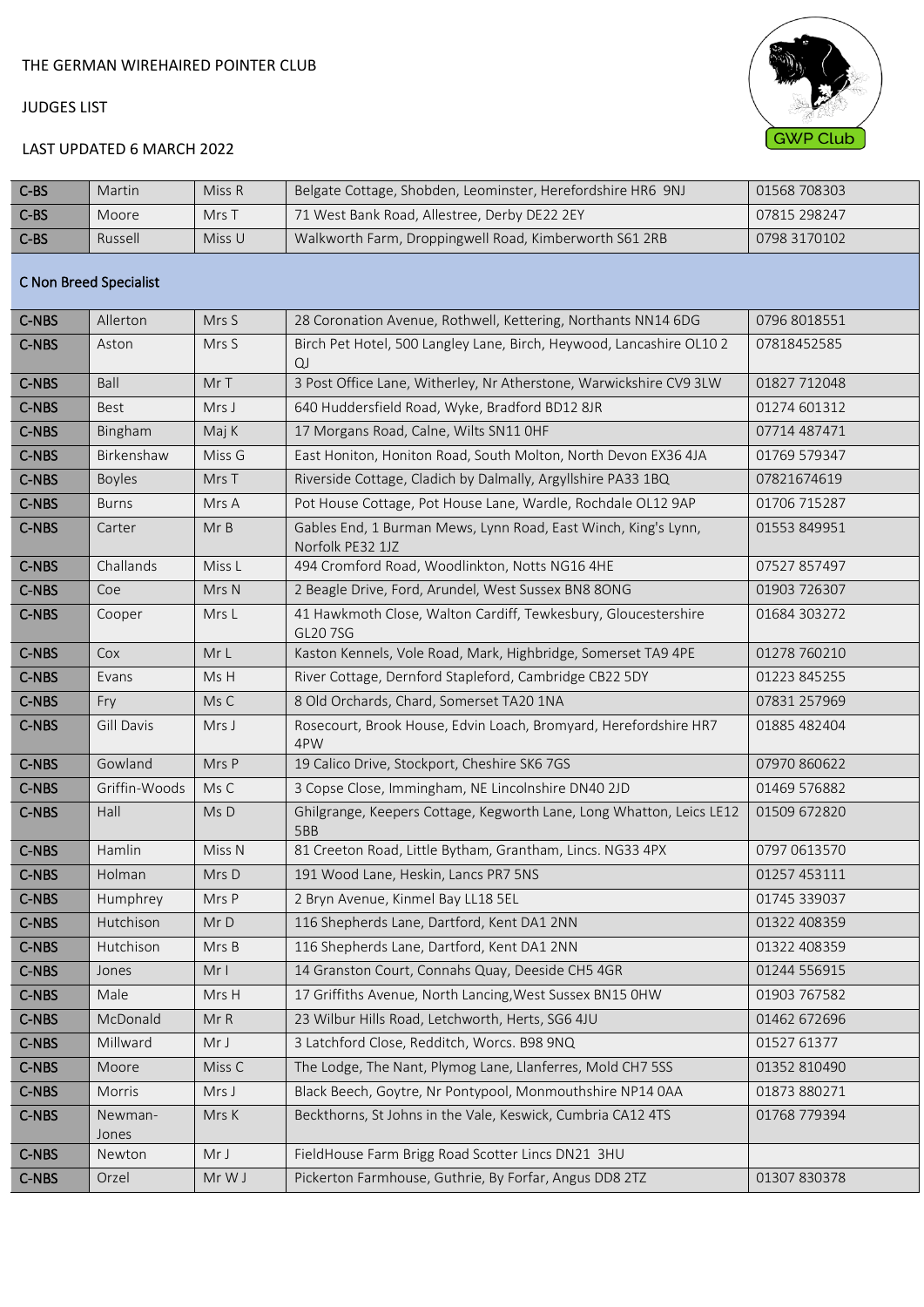# LAST UPDATED 6 MARCH 2022



| <b>C-NBS</b> | Perkins            | MrR    | The Sycamores, Sarn, Flintshire CH8 9DE                           | 01745 561611     |
|--------------|--------------------|--------|-------------------------------------------------------------------|------------------|
| C-NBS        | Perkins            | Mrs C  | The Sycamores, Sarn, Flintshire CH8 9DE                           | 01745 561611     |
| C-NBS        | Philpott           | Mr G   | 5 Church Street East, Dublin 3, Ireland                           | 00 353 86 444456 |
| C-NBS        | Pooley             | MrM    | 107 Clarkeson Rd, Oulton Broad, Lowestoft, Suffolk NR32 3NX       | 01502 580802     |
| C-NBS        | Rees               | MrRJ   | 13 Rodway Road Mangotsfield Bristol South Glos BS16 9HH           | 01733 349758     |
| C-NBS        | Revill             | Mrs J  | 20 Acacia Drive Maldon Essex                                      | 07764 157381     |
| C-NBS        | Romeo-Deiste       | Mrs M  | 10 Glenalmond Clos Ashby de la Zouch LE65 2SD                     | 07843 445769     |
| C-NBS        | Savage             | Mrs R  | The Homestead, Flegg Green, Wereham, Kings Lynn, Norfolk PE33 9BA | 01366 500148     |
| C-NBS        | Slimak             | Mr M   | Gayton Farm, Phoole Green, Ross on Wye, Herefordshire HR9 7TS     | 07402 579734     |
| C-NBS        | Smith              | Mr M   | Sonora, Watery Lane, Mareham-le-Fen, Boston, Lincs PE22 7RP       | 01507 568738     |
| C-NBS        | Speake             | Ms A   | Sunnybank Farm, Halfway House, Shrewsbury, Shropshire SY5 9EG     | 01743 884338     |
| C-NBS        | Spenser            | Miss A | 8 Victoria Road, Saltney, Chester, CH4 8SS                        | 07740 053961     |
| C-NBS        | Summerfield        | Mrs R  | 129 Longdown Road, West Heath, Congleton, Cheshire CW12 4QR       | 01260 297128     |
| C-NBS        | Templeton          | MrB    | 12 Eden Drive, Auchenleck, Cumnock, Ayrshire. KA18 2EQ            | 01290 720866     |
| C-NBS        | Towns              | Miss E | 12 Hampton Drive, Kings Sutton, Banbury, Oxon OX17 3QR            | 012396 810300    |
| C-NBS        | Tranguada          | Miss D | 73 Edgebury Chislehurst Kent BR7 6JN                              | 07545 190392     |
| C-NBS        | Upton              | Miss H | 25 Caesars Road, Wheathamstead, St Albans, Herts. AL4 8NR         | 07753 218333     |
| C-NBS        | Venturi-Rose       | Mrs J  | The Keep, Conford, Liphook, Hants GU30 7QN                        | 01428 751125     |
| C-NBS        | Woodbury-<br>Smith | Ms S   | Corinium House, Edge, Nr Painswick, Glos GL6 6NJ                  | 01452 813226     |
| <b>C-NBS</b> | Worth              | MrN    | Clos Sant Teilo Llangyelach, Swansea West Glamorgan SA7 & HG      | 01792 795382     |
|              |                    |        |                                                                   |                  |

#### Role of Honour

| Role of Honour |              |         |  |  |  |  |  |
|----------------|--------------|---------|--|--|--|--|--|
| <b>ROH-UK</b>  | Adams        | Mrs S   |  |  |  |  |  |
| <b>ROH-UK</b>  | Berry        | MrD     |  |  |  |  |  |
| <b>ROH-UK</b>  | Chapman      | Miss PD |  |  |  |  |  |
| <b>ROH-UK</b>  | Christian    | MrD     |  |  |  |  |  |
| <b>ROH-UK</b>  | <b>Ellis</b> | MrB     |  |  |  |  |  |
| <b>ROH-UK</b>  | Finch        | MrD     |  |  |  |  |  |
| <b>ROH-UK</b>  | Hall         | Mr A    |  |  |  |  |  |
| <b>ROH-UK</b>  | Harrison     | Mr R    |  |  |  |  |  |
| <b>ROH-UK</b>  | Holmes       | Mrs M   |  |  |  |  |  |
| <b>ROH-UK</b>  | Jarosz       | Mrs M   |  |  |  |  |  |
| <b>ROH-UK</b>  | Lanning      | Miss J  |  |  |  |  |  |
| ROH_UK         | Marshall     | Mts F   |  |  |  |  |  |
| <b>ROH-UK</b>  | Pinkerton    | Mrs B   |  |  |  |  |  |
| <b>ROH-UK</b>  | Roberts      | Mrs F   |  |  |  |  |  |
| <b>ROH-UK</b>  | Robinson     | Mr P    |  |  |  |  |  |
| <b>ROH-UK</b>  | Shaw         | Miss C  |  |  |  |  |  |
| <b>ROH-UK</b>  | Sheridan     | Mr J    |  |  |  |  |  |
| <b>ROH-UK</b>  | Thorn        | Mr T    |  |  |  |  |  |
| <b>ROH-UK</b>  | Williams     | Mr G    |  |  |  |  |  |